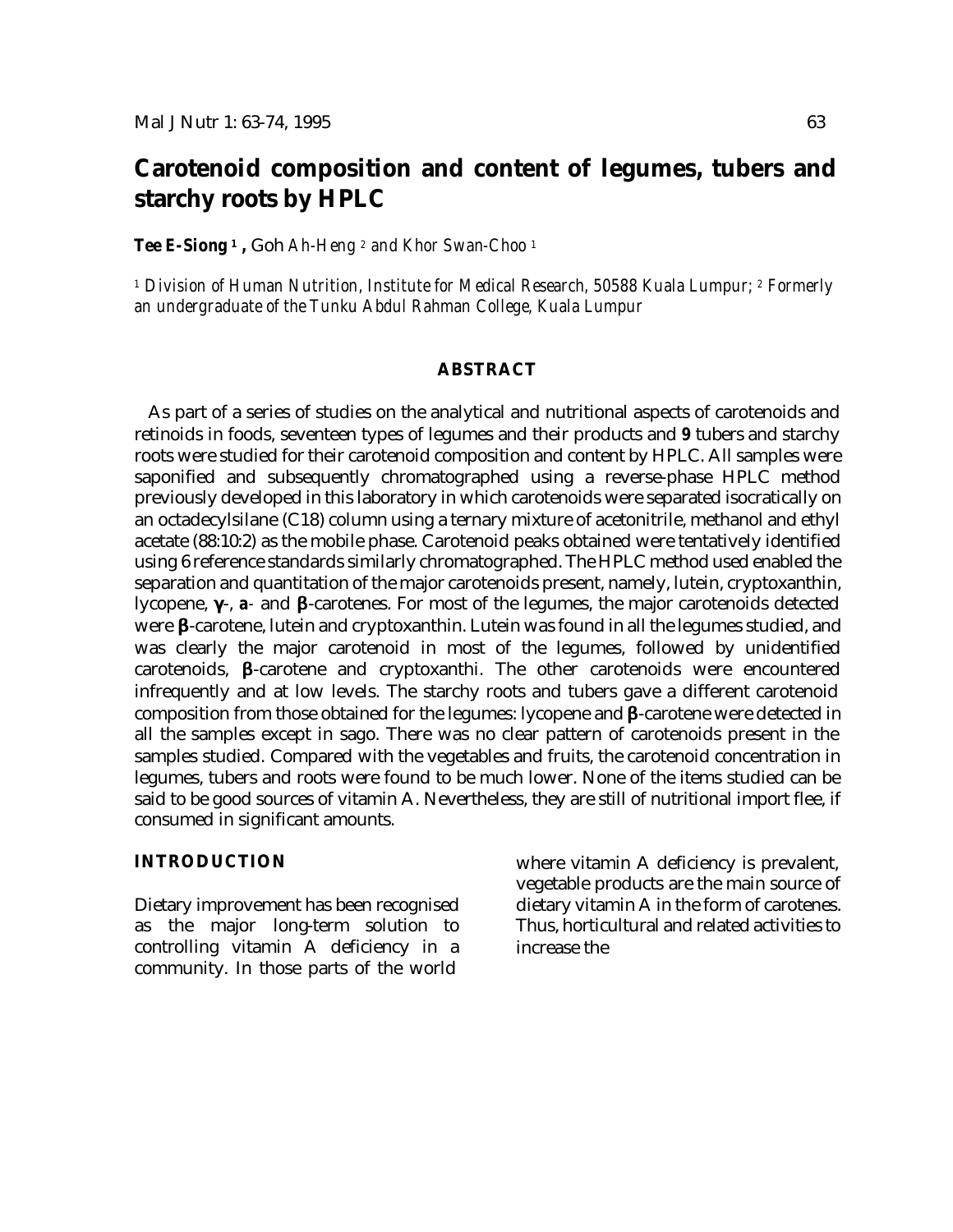availability of carotene-rich vegetable products have been emphasised. These would include not only matters related to production (varieties for promotion, pest and disease control), but also problems of transport, marketing, storage, and preservation. These activities should be coordinated with the aspects of nutrition education programmes since availability does not necessarily mean consumption of these foods by the vulnerable segments of the population, especially young children. The reasons why these foods are not consumed in significant amounts, even in areas where they are abundant, should be understood (Tee, 1992).

In order to carry out nutrition education activities to promote the consumption of carotene-rich products, more accurate data on the composition and content of carotenoids in these foods are required. The international Vitamin A Consultative Group (IVACG) has called on national laboratories to develop the ability to determine accurately the provitamin A content of their fruits and vegetables in order to support vitamin A deficiency prevention and control programmes (Simpson, Tsou & Chichester, 1987). IVACG also emphasised that because carotenoids may be protective against some forms of cancer, the quantitation uf these compounds in foods assumes even greater Importance. In a subsequent report, WACO again highlighted the lack of information on the amount and form of both retinoids and carotenoids in existing food composition databases (Underwood *et al.,* 1989). High-pressure liquid chromatography (HPLC) has been

proposed as an efficient tool for the separation and quantitation of carotenoids and its application to the analysis of foods is still being developed and improved (Tee & Lim, 199 la).

In cognizance of the need to develop expertise in retinol and carotenoid analysis and to obtain more accurate data of these vitamins in local foods, a systematic project was initiated by this laboratory. A simple HPLC method was developed, workable for the routine analysis of a wide variety of foods of both plant and animal origins as well as blood. The method was applied to the study of carotenoid composition of various locally available vegetables and fruits (Tee & Lim, 1991b) as well as the simultaneous determination of retinol and several carotenoids in foods of animal origin (Tee & Lim, 1992). The method was also applied to the simultaneous determination of carotenoid profile and retinol content of human serum (Tee, Lim & Chong, 1994). The system developed does not require the use of different and complicated chromatographic conditions for different food samples, as well as for blood.

Legumes are important sources of nutrients for several communities in Malaysia. Starchy roots and tubers, on the other hand are consumed less frequently and in lesser amounts. Several types of these foods, however, could provide significant amounts of carotenoids, if consumed in large amounts. A study was thus carried out to determine the carotenoid composition and content of selected legumes, starchy roots and tubers.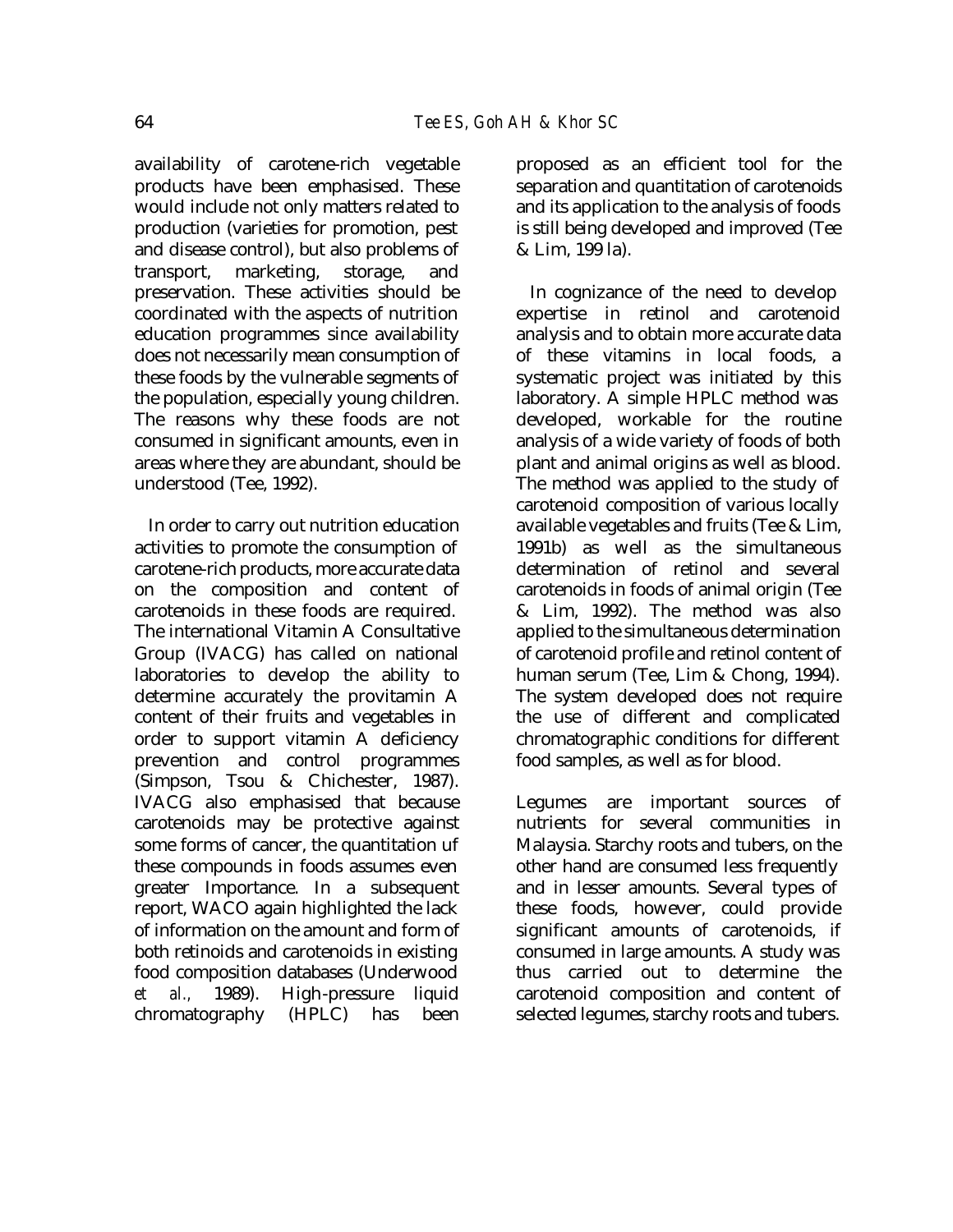#### **MATERIALS AND METHOD**

#### **Solvent and carotenoid standards**

Solvents for liquid chromotography were of HPLC grade. All solvents for use as the mobile phase in HPLC were filtered through a 0.45 um regenerated cellulose membrane filter and degassed using an ultra-sonic bath.

**a**- and **b**-Carotenes and lycopene standards were purchased from Sigma Chemical Company. **g**-Carotene, cryptoxanthin and lutein were gifts from F. Hoffmann La-Roche, Switzerland. These six carotenolds used have varying structures including the acyclic conjugated polyenelycopene, carotenoids with psi, beta and epsilon end groups and oxygenated carotenolds. UV-vis absorption spectra of these standards were determined. Structures and absorption spectra of these compounds have been given in Tee & Lim (1991b). Stock solutions of these carotenoids were prepared differently. **a**-Carotene, 13 carotene and lycopene were prepared in hexane whereas cryptoxanthin and ycarotene were prepared In petroleum ether and lutein in ethanol. All stock solutions were in concentrations of 100 ug per ml and stored in amber bottles below – 20 0 C. Working solutions of 2 ug per ml of the standards were prepared daily in the solvent in which it is prepared and its absorbance reading taken with a UVvisible spectrophotometer. The appropriate extinction coefficients published in the literature (De Ritter, 1981) were used to calculate the exact concentration of each of the carotenoids. For HPLC, the solvents of a ternary

mixture of acetonitrile, methanol and ethyl acetate (88: 10:2,  $v/v$ ), as developed by Tee *&* Lim (199 lb), was prepared fresh daily as the mobile phase. Standard solutions of the above carotenoids mixture (0.25 to 1 ug/ml) were then prepared in the mobile phase and 50 ul injected into HPLC. The preparation of all standard carotenoids was carried out in a room with subdued light and with all windows tinted with a light-protective film. All sample treatment and analytical proce-dures were also carried out in this room.

#### **Sample preparation and pretreatment**

Studies were carried out on selected legumes, tubers and starchy roots purchased from local markets and stalls. Edible portions of the foods were comminuted in a blender and 10 g immediately weighed for analysis.

Sample pre-treatment procedures were essentially those of AOAC (Deutsch, 1984), except for the introduction of a saponication step. This process would remove other pigments (mainly chlorophyll) from the food samples which would otherwise intefere in the HPLC chromatography process. As has been reported earlier (Tee & Lim, 1991b), 13 carotene appeared not affected by the saponification process, although there was some loss of lutein and other xanthophylls, which have no vitamin A activity.

To 10 g of the well-blended test sample were added a volume of 60 ml of ethanol and saturated potassium hydroxide equal to the the state of  $\mathbf{t}$  the state of  $\mathbf{t}$  the state of  $\mathbf{t}$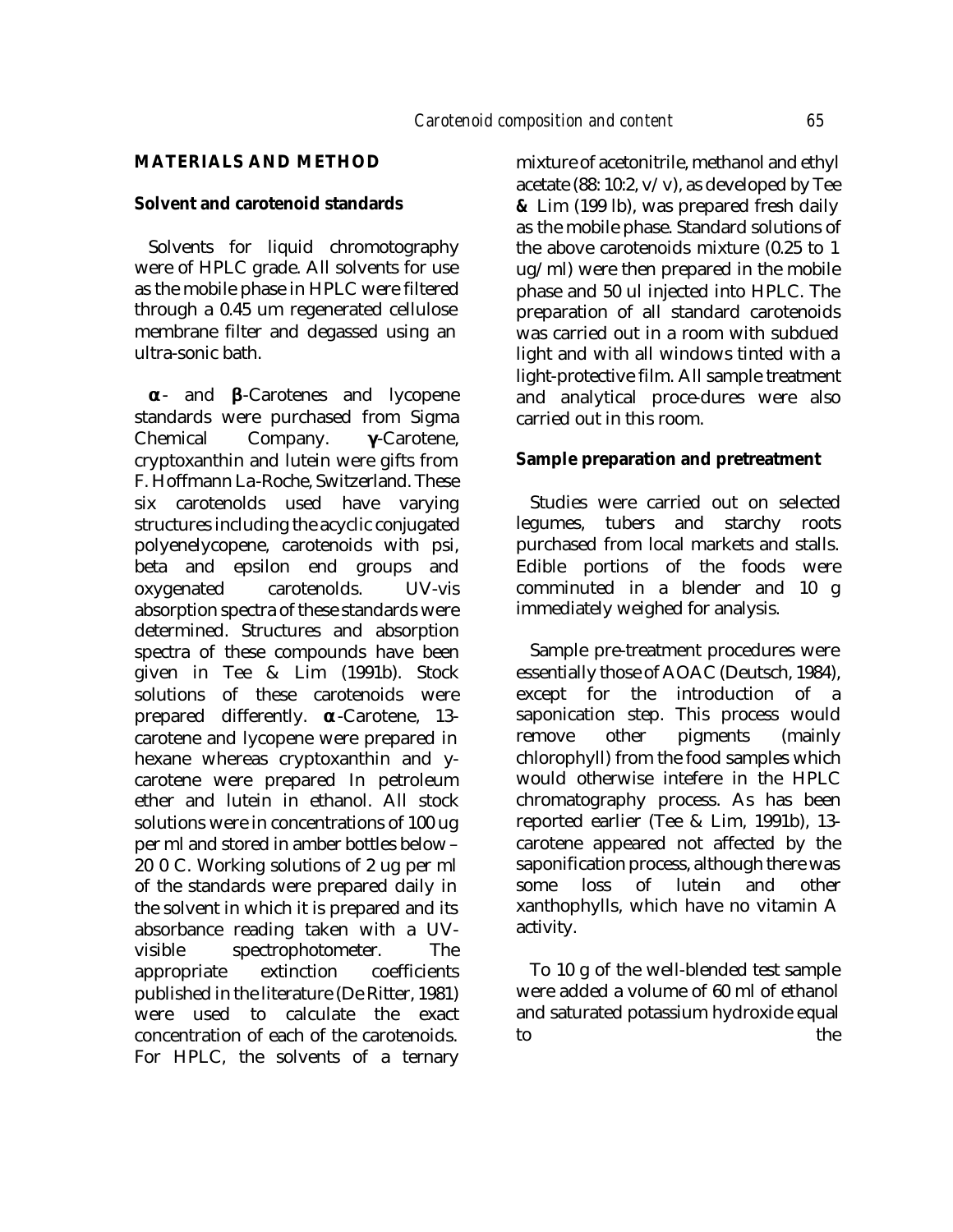weight of the food sampled used. The mixture was saponified by heating on an electric heating mantle for 30 minutes. The saponified mixture was cooled and extracted with 40 ml portions of hexane until the extract was colourless. The hexane extracts were pooled, washed with distilled water until free of alkali and then dried over anhydrous sodium sulphate. It was heated to a small volume over a water-bath with the aid of a stream of oxygen-free nitrogen and made up immediately to a suitable volume (eg. 10 ml) with mobile phase, referred to hereafter as the "test solution". After passing through a 0.45-um regenerated cellulose membrane filter, suitable volumes were chromatographed using the conditions described below.

## **High-pressure liquid chromatography (HPLC)**

Carotenoids in the test solutions prepared were studied by the HPLC method developed by Tee & Lim (1991b). A stainless steel 30 cm x 3.9 mm I.D. 10 um **m**Bondapak C18 column was used for the chromatographic separation. This was preceded by a Supelco guard column holder housing a disaposable pre-column insert which was packed with the same material as that in the analytical column. Sample injection volumes, dispensed with a Rheodyne 7125 injector, were usually 50 to 100 ul. A Gilson 305 piston pump was used to deliver the mobile phase (acetonitrile-methanol-ethyl acetate, 88: 10:2,  $v/v$  at the rate of 2.0 ml/min. The peaks were detected using a Waters 440 fixed-wavelength detector, fitted with a 436 nm wavelength kit at an attenuation of 0.01 absorbance units full scale (AUFS). Peak areas were then quantitated with a Gilson 714 System Controller Software operating in an IBM-compatible microcomputer. All chromatograms and results analysed were then recorded on a Panasonic KX-P1081 printer. Quantitation and identification of the carotenoids were carried out by comparing with reference standards similarly chromatographed. Peak areas of samples and standards used for calculation were based on mean values obtained from at least four injections. Some food samples were found to contain a few carotenoids which could not be identified. The concentration of these carotenoids were estimated based on **b**-Carotene standard. The concentrations of individual carotenoids were summed to give "sum of carotenoids".

## **RESULTS AND DISCUSSION**

The legumes, tubers and starchy roots studied are listed in Table 1. The English names of the foods are first listed, followed by the local names (in the Malay and other languages) and their scientific names.

## **Carotenoid composition**

The HPLC conditions employed gave satisfactory separation for lutein (retention time,  $RT = 3.6$  mm), cryptoxanthin  $(RT =$ 6.0 mm), lycopene (RT = 7.5 min), **g**-Carotene ( $RT = 9.0$  mm), **a**-carotene ( $RT =$ 10.2 mm) and  $\alpha$ -carotene (RT = 10.8 mm). The elution order of a mixture of these carotenoids on the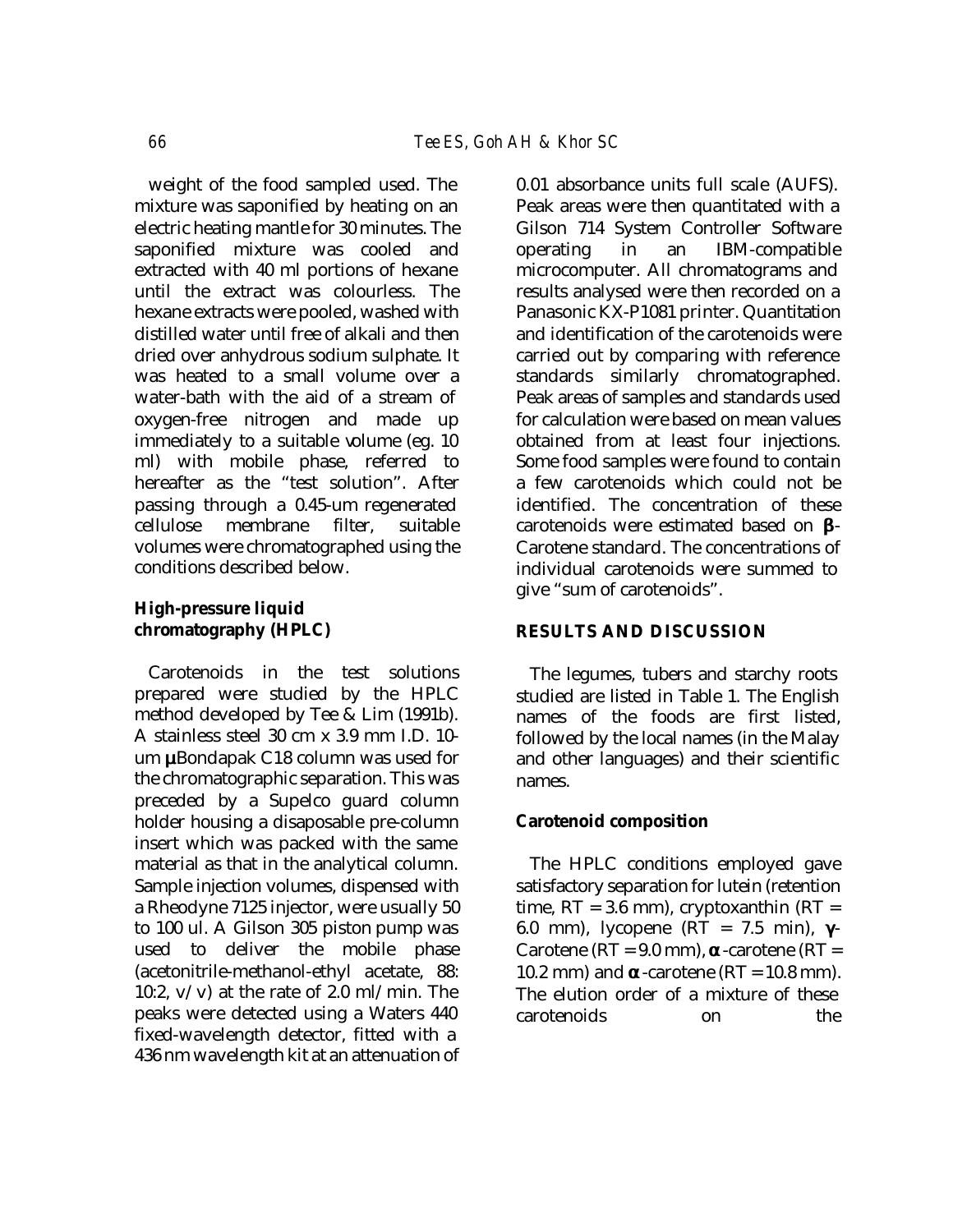| English name                            | Local name                     | Scientific name          |
|-----------------------------------------|--------------------------------|--------------------------|
| Legumes and legume products             |                                |                          |
| Kidney bean/Haricot bean                | Kacang buah pinggang           |                          |
| Black eye bean/Cowpea                   | Kacang mata hitam              | Vigna catjang            |
| Green gram bean/Mung bean               | Kacang hijau                   | Phaseolus aureus         |
| Red gram bean                           | Kacang merah                   | Phaseolus angularis      |
| Black gram bean                         | Kacang hitam                   | Phaseolus mungo          |
| Black gram dhall                        | Dal, Kacang hitam              | Phaseolus mungo roxb     |
| Chickpea (small, brown)/<br>Common gram | Kacang kuda                    | Clcer arlettnum          |
| Chickpea (big, yellow)/<br>Common gram  | Kacang kuda                    | Cloer arletinum          |
| Bengal gram dhall                       |                                | Cicer arietinum          |
| Egyptian kidney bean/<br>Hyacinth bean  | Kacang mochal/<br>Kacang sepat | Dolichos lablab          |
| Mysore dhall (orange)                   | Dal, Mysor/Lentil              | Lens esculenta           |
| Australian dhall                        | Dal Australia, kuning          |                          |
| Soya bean                               | Kacang soya                    | Glycine max/G. soja      |
| Soya bean curd                          | Tim-cok                        |                          |
| Soya bean curd, sheets                  | Fucok                          |                          |
| Soya bean, fermented                    | Tempeh                         |                          |
| Appalam                                 |                                |                          |
| <b>Starchy Roots And Tubers</b>         |                                |                          |
| <b>Breadfruit</b>                       | Sukun                          | Artocarpus connunts      |
| Potato (yellow variety)                 | <b>Ubt</b> kentang             | Salanum tuberosum        |
| Sago (large)                            | Sagu                           | Metroxylon spp.          |
| Sago (small)                            | Sagu                           | Metroxylon spp.          |
| Sweet potato (yellow variety)           | Ubi keledek                    | Ipomoea batatas          |
| Sweet potato (orange variety)           | <b>Ubi</b> keledek             | Ipomoea batatas          |
| Tapioca, fresh tuber                    | Ubi kayu                       | Manthot utilissima       |
| Tannia                                  | Keladi telur                   | Xanthosoma sagittifolium |
| Taro                                    | Ubi keladi Cina                | Colocasia esculentum     |

**Table 1.** Names of legumes, tubers and starchy roots studied

reverse phase C18 column is that the more polar compounds are eluted earlier. As can be seen from the chromatogram presented by Tee & Lim (1991b), the oxygenated carotenoids or xanthophylls were eluted early. Lutein, the dihydroxy pigment, was eluted first, followed

by the hydroxy carotenoid cryptoxanthin, and then the straight-chain carotenoid lycopene. The non-polar carotenoid hydro-carbons, **g**-, **a**- and **b**-carotenes were eluted last from the column.

The concentration of the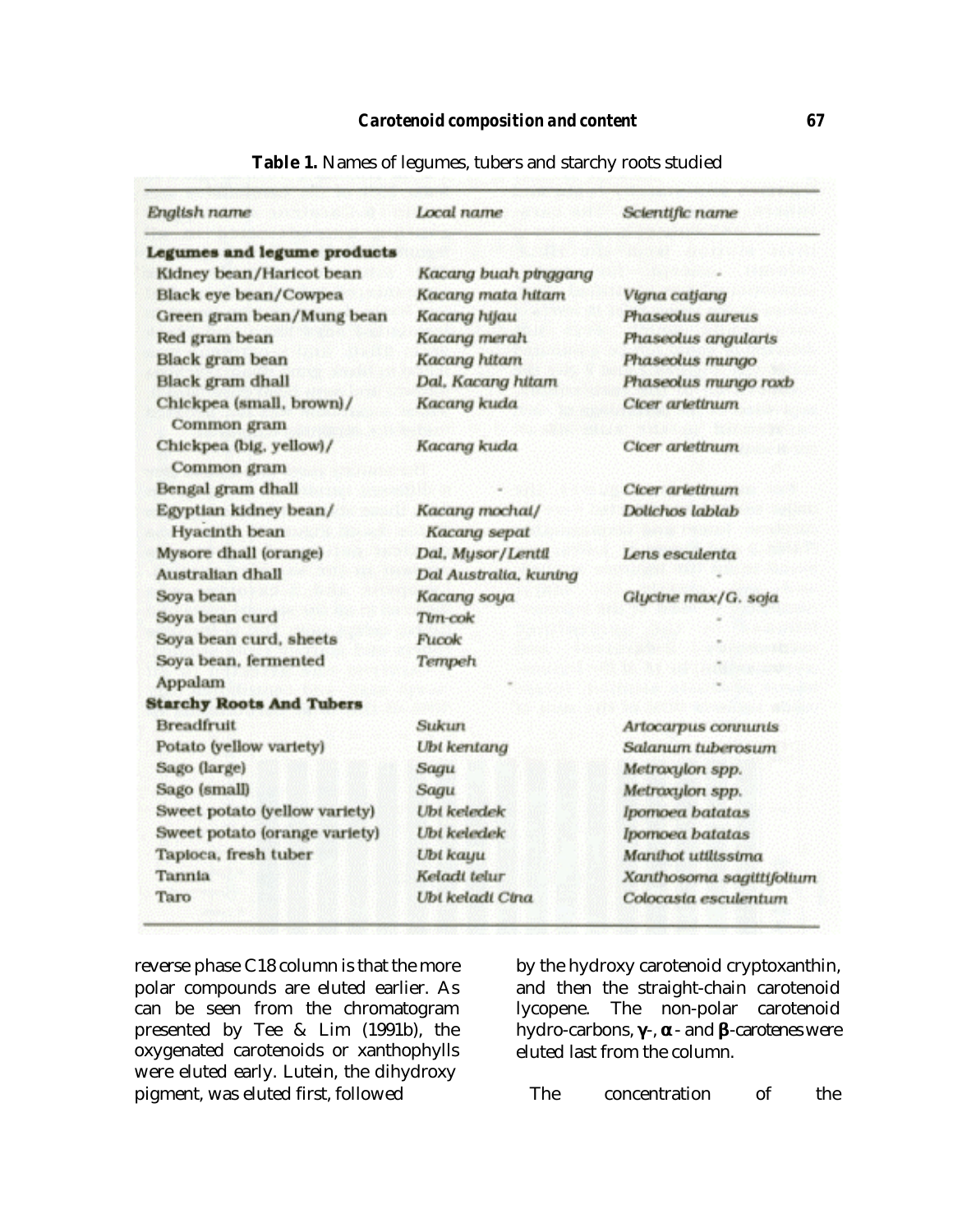major carotenoids quantitated are given in Tables 2 and 3 for the legumes and starchy roots and tubers, respectively. The carotenoids are tabulated in the order of their elution from the HPLC column, except for "other carotenoids" not identified. Zero values in the tables refer to levels of carotenoids which were not detected or could not be quntitated accurately. Figures 1 and 2 give the composition of the carotenoids, expressed as the percentage of each carotenoid to the sum of all carotenoids.

For most of the legumes, the major carotenoids detected were **b**-carotene, lutein and cryptoxanthin (Table 2 and Figure 1). Lutein was found in all the legumes studied, and was clearly the major carotenoid in most of the legumes, followed by the unidentified carotenoids, **b**-carotene and cryptoxanthin. in 14 of the legume-based products studied, lutein made up over 60% of the sum of the total carotenoids quantitated. For the remaining three samples, at least 25% of the

carotenoids was lutein. **b**-Carotene and cryptoxanthin were detected in all legumes in low proportions (<20%). The other carotenoids were encountered infrequently and at low levels. Lycopene was found in fermented soya bean and black gram dhall, and y-carotene was found in black gram dhall, chickpea (brown) and soya bean curd (sheet), whilst **a**-carotene was not detected under the condition employed.

The starchy roots and tubers give a different carotenoid composition from those obtained for the legumes (Table 3 and Figure 2). There was no clear pattern of carotenoids present in the samples studied. Lycopene and **b**-carotene was detected in all the starchy roots and tubers except sago. Out of the nine tubers and starchy roots studied, **b**-carotene was detected in all except saga, and contributed over 50% of the total carotenoids in



**Figure 1.** Caroteinoid composition of legumes.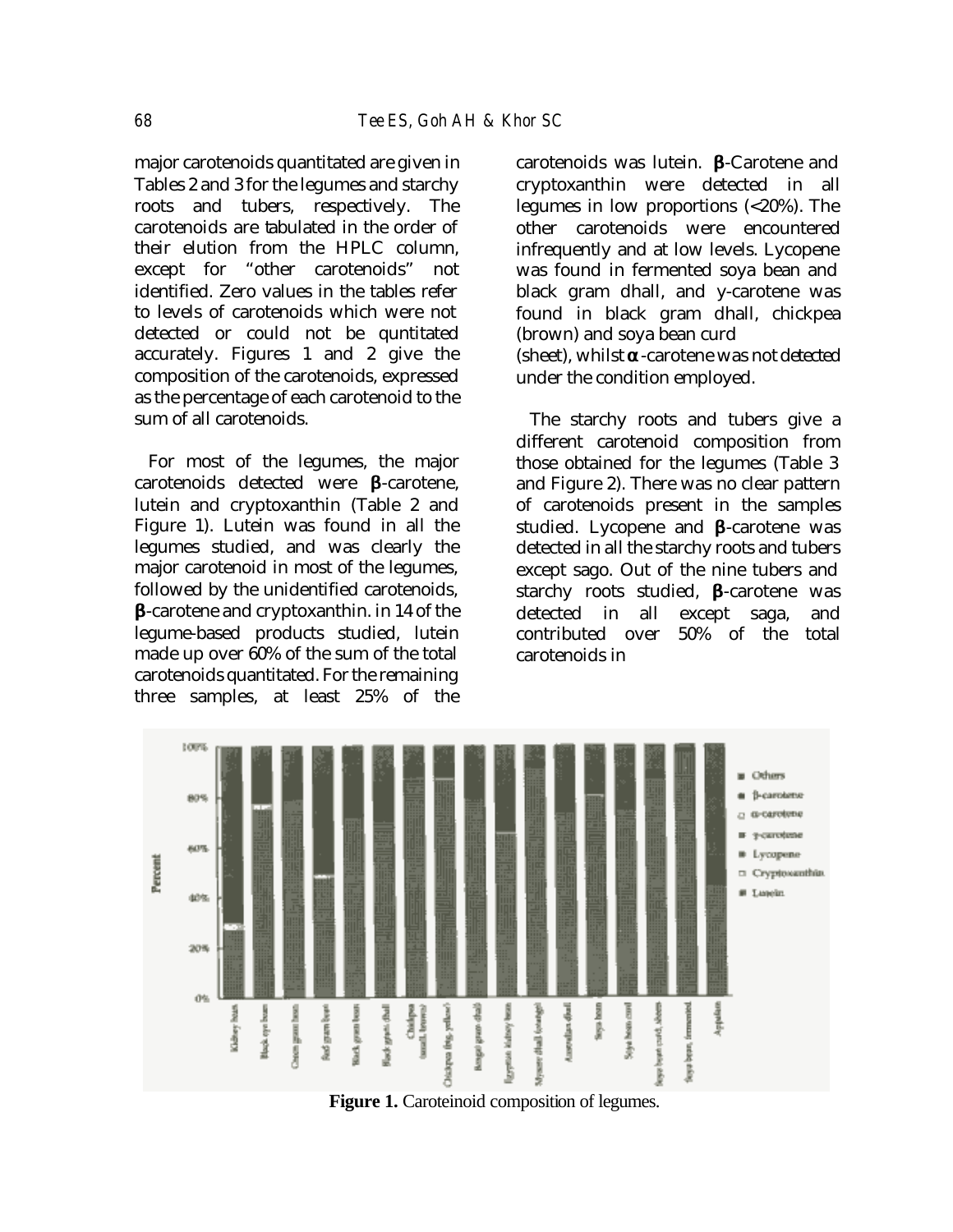| Name of legume                                                                 | Luten               | Cryptoxanthin | Lycopene | yCarotene | csCarotene B-Carotene Others® |     | Sum <sup>e</sup> |
|--------------------------------------------------------------------------------|---------------------|---------------|----------|-----------|-------------------------------|-----|------------------|
| Kidney bean/Harlcot bean                                                       |                     | N             | ъ        |           |                               | Ξ   | S                |
| Black eye bean/Cow pea                                                         | ίñ,                 |               |          |           |                               |     | 3                |
| Green gram bean/Mung bean 134.                                                 |                     |               |          |           |                               | 243 | 1716             |
| Red gram bean                                                                  | ₩                   |               |          |           |                               | ⋣   | S,               |
| Black gram bean                                                                | $\overline{\infty}$ |               |          |           | $\frac{50}{2}$                | 168 | 1136             |
| Black gram dhall                                                               | ਸ਼                  |               |          |           | ≆                             | Ş   | 322              |
| Chickpea (small, brown)                                                        | 1284                |               |          |           | 8                             | Ξ   | 1480             |
| Chickpea (big, yellow)                                                         | Ë                   |               |          |           | ੩                             | 38  | 789              |
| Bengal gram dhall                                                              | $\frac{3}{4}$       |               |          |           | R                             | 325 | 1770             |
| Egyptian kidney bean                                                           | ≌                   |               |          |           |                               | 55  | 260              |
| Mysore dhall (orange)                                                          | $\frac{8}{100}$     |               |          |           | ≌                             | 宕   | ā                |
| Australian dhall                                                               | $\frac{12}{5}$      |               |          |           | ೪                             | 342 | 1512             |
| Soya bean                                                                      | ŽŠ,                 |               |          |           | ≘                             | 36  | 288              |
| Soya bean curd                                                                 | ≊                   |               |          |           |                               | \$  | 251              |
| Soya bean curd, sheets                                                         | Š                   |               |          |           |                               | ₹   | 424              |
| Soya bean, fermented                                                           | Ż                   |               | Z        |           |                               |     | 339              |
| Appalam                                                                        |                     |               | 0        |           |                               |     | o                |
| Mean of duplicate analysis: expressed as ug per 100 g edible portion of sample |                     |               |          |           |                               |     |                  |

Table 2. Content<sup>4</sup> of Major Carotenoids in Selected Legumes

Carotenoid composition and content 69

pressure compresses analysis, expressed as us per row is converported carrier distributed<br>"Summation of all carotenoids tabulated<br>"Not detected under the present HPLC conditions (see methods)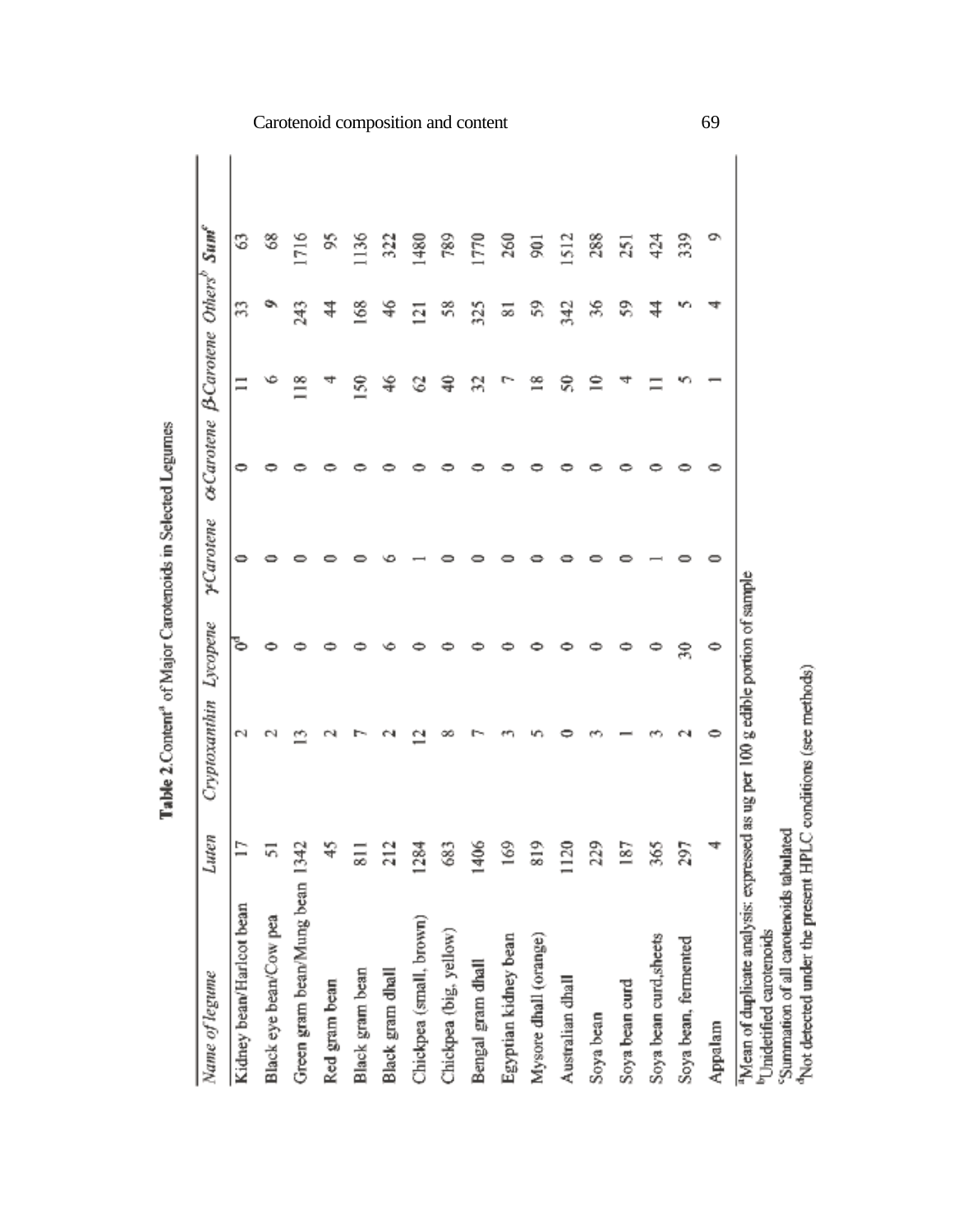| Name of root and tuber<br>Potato (yellow)<br>Breadfruit |         |                                  |    |  |                            |     |                  |
|---------------------------------------------------------|---------|----------------------------------|----|--|----------------------------|-----|------------------|
|                                                         | Luten   | Cryptoxauthin Lycopene yCarotene |    |  | Carotene B-Carotene Others |     | Sun <sup>e</sup> |
|                                                         | $\cong$ |                                  |    |  |                            |     |                  |
|                                                         | នា      |                                  |    |  |                            |     |                  |
| Sago (large)                                            |         |                                  |    |  |                            |     |                  |
| Sago (small)                                            |         |                                  |    |  |                            |     |                  |
| Sweet potato (yellow)                                   |         |                                  |    |  | ≘                          | S)  |                  |
| Sweet potato (orange)                                   |         | h.<br>N                          | বৈ |  | 第二                         | ភ្ន | 1652             |
| Таріоса                                                 |         |                                  |    |  | ន                          |     |                  |
| Tannia                                                  |         |                                  |    |  |                            |     | ş                |
| Taro                                                    |         |                                  |    |  | ≌                          | $=$ |                  |

| I      | Ű, |
|--------|----|
|        |    |
| į      |    |
|        | ś  |
|        |    |
|        | ŋ. |
| Î      |    |
| Ş      |    |
|        | ŗ  |
|        |    |
|        | ė  |
|        |    |
|        |    |
|        |    |
|        |    |
| ו<br>ו | d  |
|        |    |
|        |    |
| в      |    |
| j<br>ī |    |

<sup>b</sup>Unidentified caroteroids

Summation of all carotenoids tabulated

Alor deleted under the present HPLC conditions (see methods)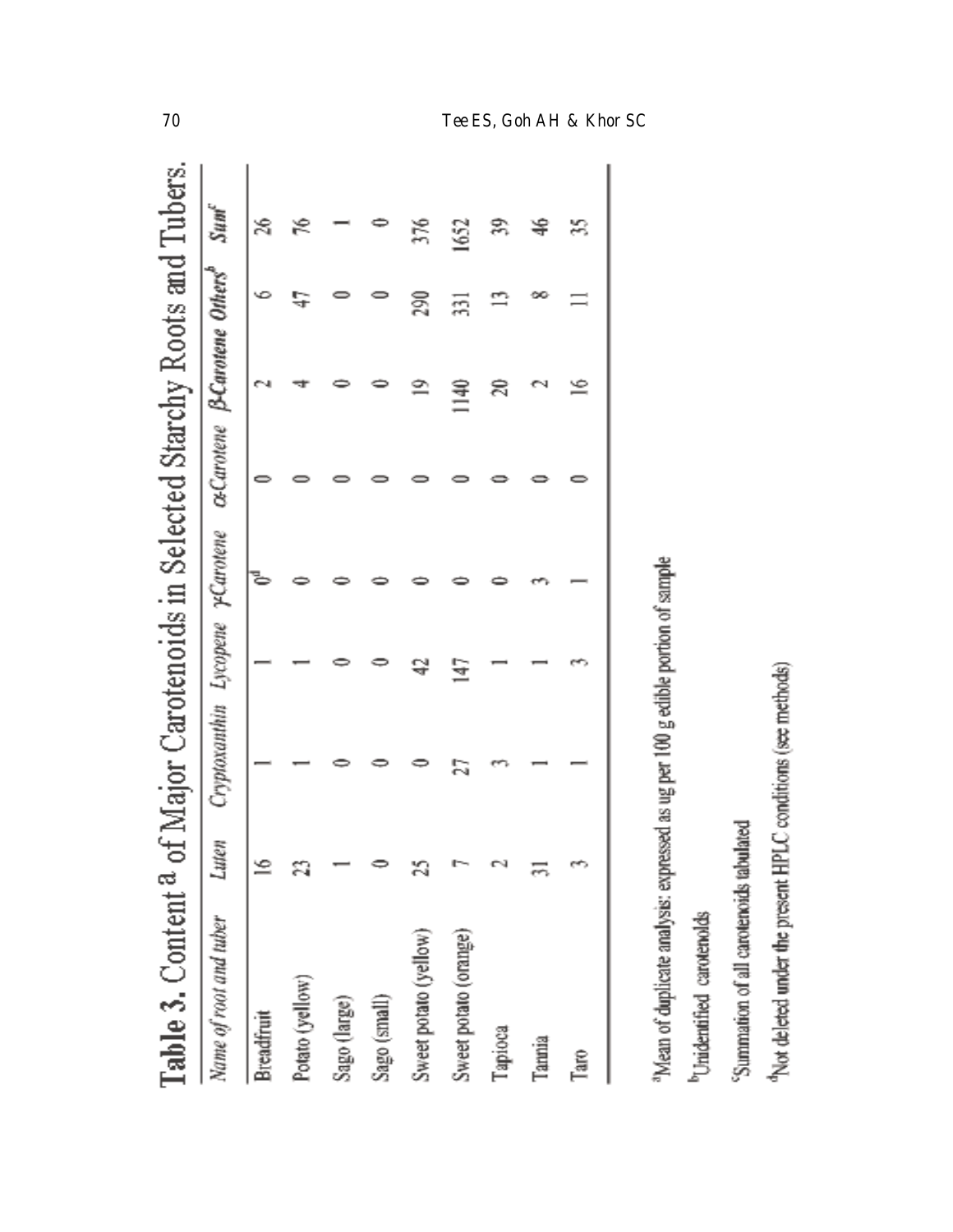

**Figure 2.** Carotenoid composition of starchy roots and tubers.

sweet potato (orange) and tapioca. However in seven of the starchy roots and tubers, the content of lycopene was less than 10%. Lutein was found in varying proportions in eight out of the nine tubers and starchy roots studied whereas cryptoxanthin was found in six of the starchy roots and tubers in low proportion. No carotenoids were detectable in saga of the small variety; however in the large variety, only lutein was found. a-Carotene was also not detected under the conditions employed.

## **Sum of carotenoids**

The sum of all carotenoids for each legume, tuber and starchy root are tabulated in the last column of Tables 2 and 3. Of the 26 food Items studied, only 6 of them had a total carotenoid content of over 1000 ug per 100 g sample. Compared with the vegetables and fruits, the carotenoid concentration in legumes, tubers and roots are much lower. Many of the green leafy vegetables reported by Tee & Lim (1991b) had carotenoid concentrations several times higher than in the legumes, tubers and roots, and several of them were higher by almost 10 folds.

## **Vitamin A activity (retinol equivalent)**

Conventionally, the nutritional significance of carotenoids is related to the pro-vitamin A activity of these compounds. For vitamin A activity, a carotenoid must have at least one unsubstituted **b** -ionone ring with an attached polyene side chain of at least eleven carbon atoms. Consistent with these important structural requirements, the following carotenoids identified in this study are known to possess pro-vitamin A activity: **b**-carotene, **a**-carotene, **g**-carotene and cryptoxanthin. The vitamin A activity of **b**-carotene, expressed as ug retinal equivalent (RE) was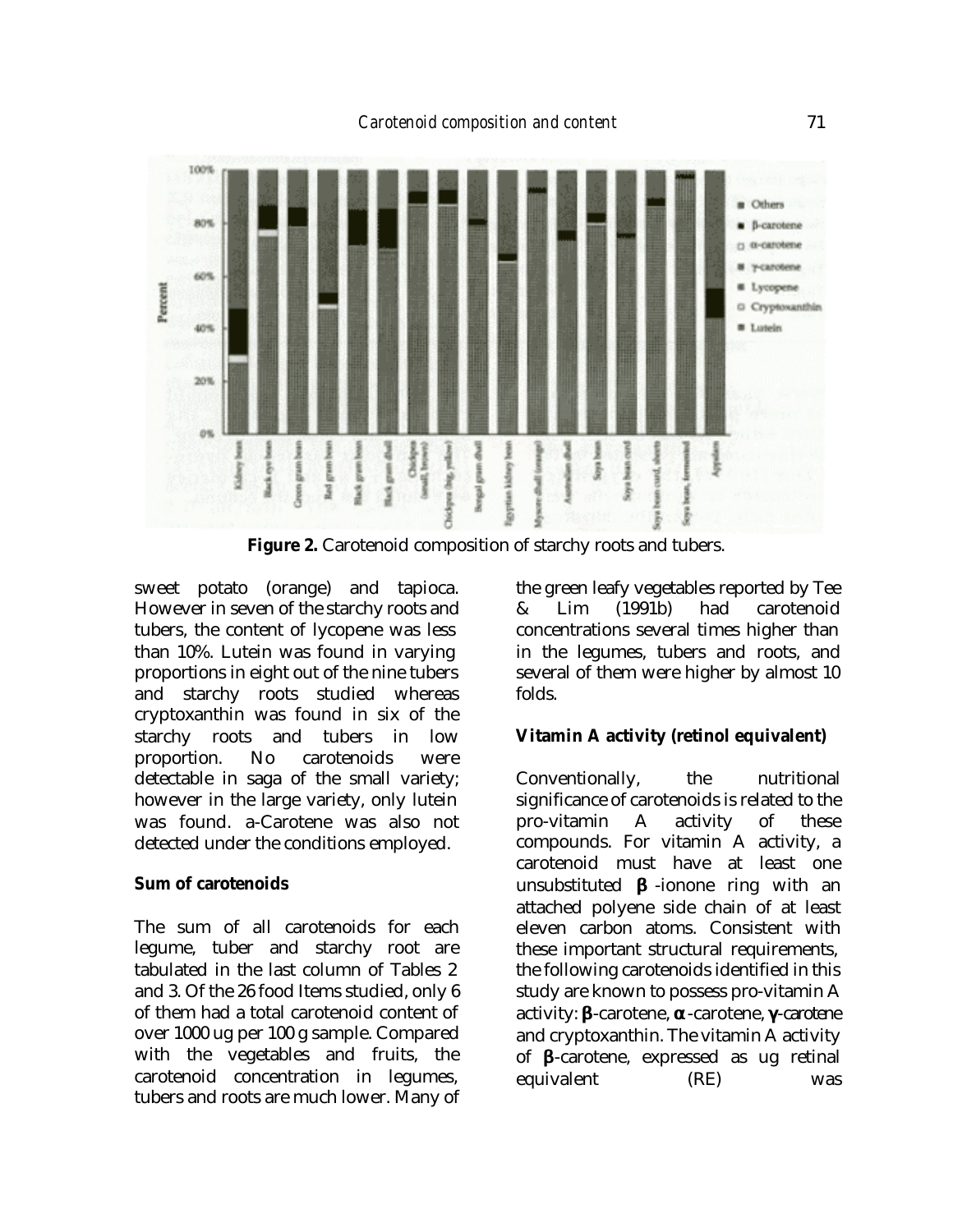calculated as  $RE = (ug 13-carotene)/6$ (NAS, 1980). The other three carotenoids mentioned, possessing only one unsubstituted **b**-ionone ring may be expected to have about 50% of the biological activity of **b**-carotene. The formula used for these pro-vitamin A carotenoids was therefore RE = (ug carotenoid)/12. Data on concentration of individual carotenoids obtained by the HPLC method can therefore be used for the calculation of RE using the formula:

As can be seen from the RE values tabulated in Table 4, none of the legumes, tubers and starchy roots studied can be said to be good sources of vitamin A. Using the same classification previously adopted for RE values (Tee & Lim, 1991b), all the food items studied will have to be classed as having "low" vitamin A activity

(<100 ug RE per 100 g edible portion), except orange-coloured sweet potato which may be termed as "medium" (100- 499 ug RE). In contrast, all green leafy vegetables were found to have "high" (500-599 ug RE) or "very high" RE (> 1000 ug RE) (Tee & Lim, 1991b). Several other local vegetables were in the "high" RE category. A few other green leafy vegetables and red chilli and pumpkin made up the group of "medium" RE. All the green non-leafy vegetables, as well as yam stalk and tomato were found to be poor sources of vitamin A. All the fruits studied were also either in the "medium" or "low" categories. A scatter plot of the RE of these groups of plant foods studied (Figure 3) clearly shows the wide variations in vitamin A activity of these foods.



Figure 3. Distribution of retinal equivalent in selected legumes, tubers and starchy roots, vegetables and fruits.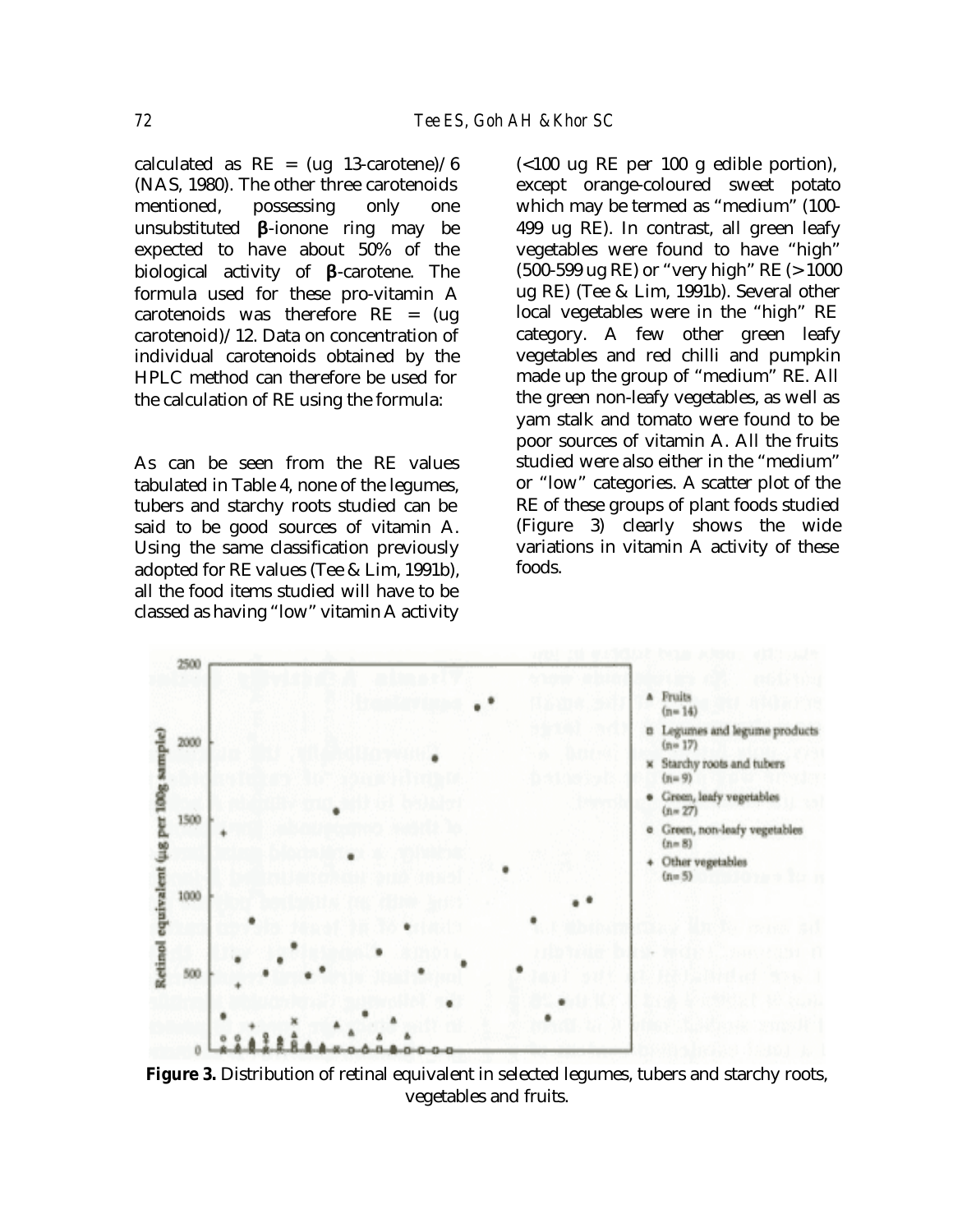|                             | Retinol Equivalent (RE) <sup>4</sup> |
|-----------------------------|--------------------------------------|
| Legumes and legume products |                                      |
| Kidney bean                 | $\overline{2}$                       |
| Black eye bean              |                                      |
| Green gram bean             | 21                                   |
| Red gram bean               | 1                                    |
| Black gram bean             | 26                                   |
| Black gram dhall            | 8                                    |
| Chickpea (small, brown)     | 11                                   |
| Chickpea (big, yellow)      | 7                                    |
| Bengal gram dhall           | 6                                    |
| Egyptian kidney bean        | l                                    |
| Mysore dhall (orange)       | $\mathfrak z$                        |
| Australian dhall            | $\bar{8}$                            |
| Soya bean                   | $\overline{2}$                       |
| Soya bean curd              | ĺ                                    |
| Soya bean curd, sheets      | $\overline{2}$                       |
| Soya bean, fermented        | İ                                    |
| Appalam                     | $\overline{0}$                       |
| Starchy roots and tubers    |                                      |
| <b>Breadfruit</b>           | 0                                    |
| Potato (yellow)             |                                      |
| Saga (large)                | 0                                    |
| Saga (small)                | 0                                    |
| Sweet potato (yellow)       | $\tilde{3}$                          |
| Sweet potato (orange)       | 192                                  |
| Tapioca                     | 4                                    |
| Tannia                      |                                      |
| Taro                        | 3                                    |

**Table 4.** Retinol Equivalent (RE) of Selected Legumes, Tubers and Starchy Roots.

<sup>a</sup>Mean of duplicate analysis; expressed as ug per 100 edible portion of sample